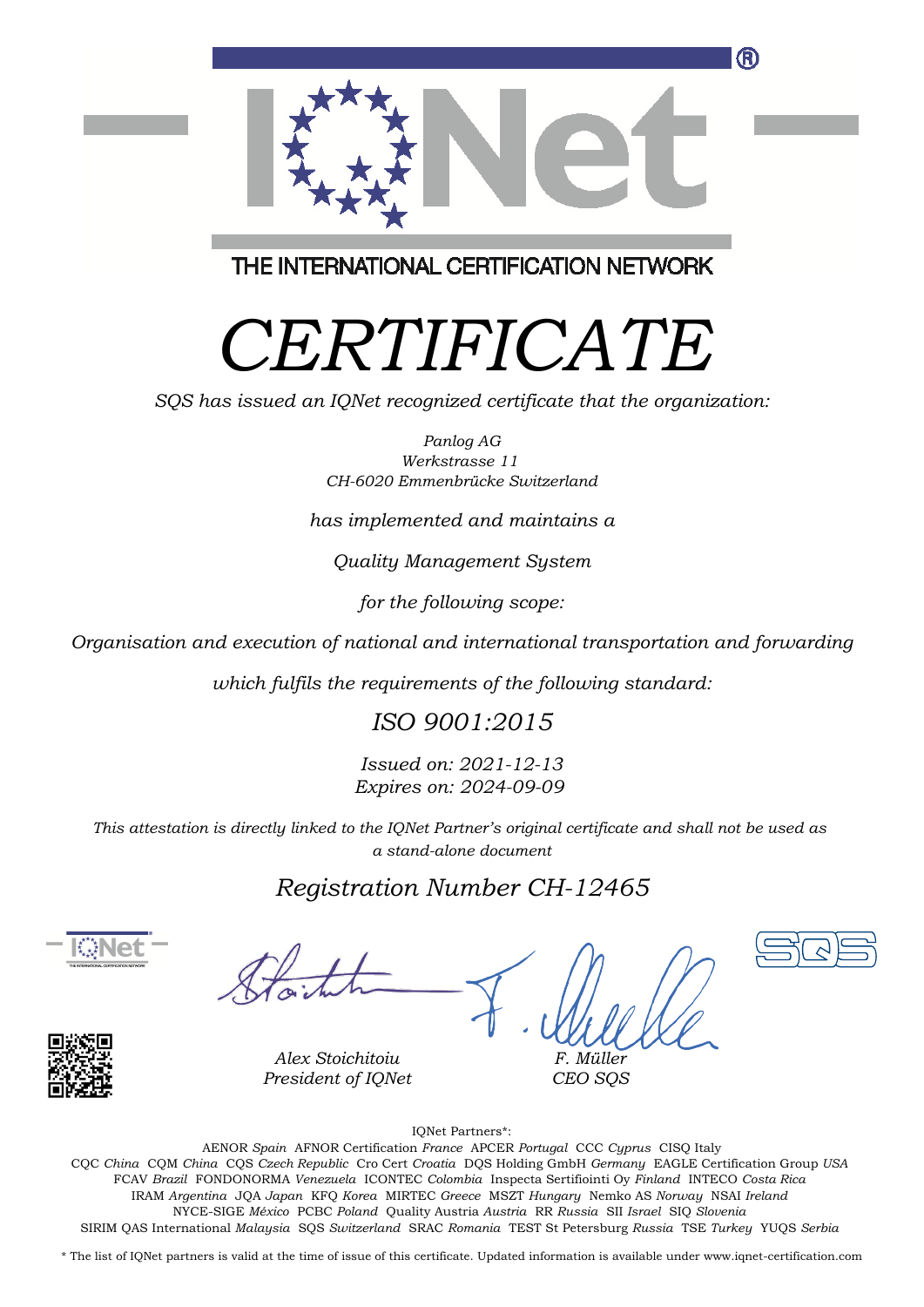

THE INTERNATIONAL CERTIFICATION NETWORK

# *CERTIFICATE*

*SQS has issued an IQNet recognized certificate that the organization:*

*Panlog AG Werkstrasse 11 CH-6020 Emmenbrücke Switzerland*

*has implemented and maintains a*

*Environmental Management System*

*for the following scope:*

*Organisation and execution of national and international transportation and forwarding*

*which fulfils the requirements of the following standard:*

### *ISO 14001:2015*

*Issued on: 2021-12-13 Expires on: 2024-09-09*

*This attestation is directly linked to the IQNet Partner's original certificate and shall not be used as a stand-alone document*

### *Registration Number CH-12465*



*F. Müller CEO SQS*



*Alex Stoichitoiu President of IQNet*

IQNet Partners\*:

This annex is only valid in connection with the above-mentioned certificate. FCAV *Brazil* FONDONORMA *Venezuela* ICONTEC *Colombia* Inspecta Sertifiointi Oy *Finland* INTECO *Costa Rica* AENOR *Spain* AFNOR Certification *France* APCER *Portugal* CCC *Cyprus* CISQ Italy CQC *China* CQM *China* CQS *Czech Republic* Cro Cert *Croatia* DQS Holding GmbH *Germany* EAGLE Certification Group *USA* IRAM *Argentina* JQA *Japan* KFQ *Korea* MIRTEC *Greece* MSZT *Hungary* Nemko AS *Norway* NSAI *Ireland* NYCE-SIGE *México* PCBC *Poland* Quality Austria *Austria* RR *Russia* SII *Israel* SIQ *Slovenia* SIRIM QAS International *Malaysia* SQS *Switzerland* SRAC *Romania* TEST St Petersburg *Russia* TSE *Turkey* YUQS *Serbia*

\* The list of IQNet partners is valid at the time of issue of this certificate. Updated information is available under www.iqnet-certification.com